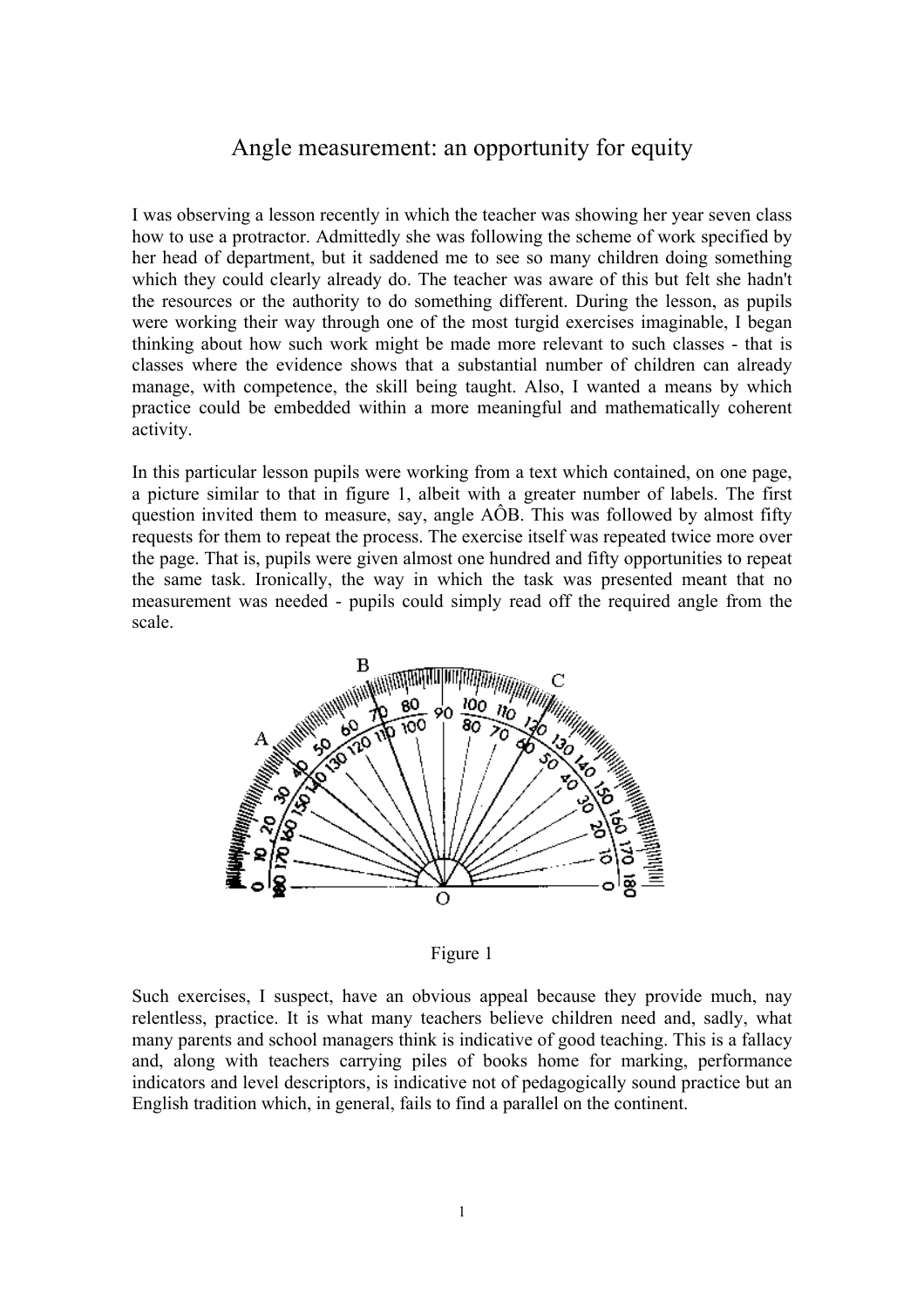In its recent review of the attainment of children at Key Stage 3, the Qualifications and Curriculum Authority (QCA, 2001) recommended that "teachers should provide pupils with more opportunities to develop familiarity with units of measurement" and "more practice in reading and using scales". Such invocations concern me, not because I have a principled objection to the sentiments, but because they are presented in ways that suggest that familiarity with units of measurement and practice in using scales are worthwhile ends in themselves. Returning to the lesson that prompted my thoughts, I find it difficult to see how angle measurement could be perceived as an end in itself. It all seems a bit like learning to use a hammer: once I know what it's for, I use it to build something I couldn't have made without it. I don't practice hitting nails into blocks of wood just for the sake of it - at not in the world I inhabit.

Eventually the idea of using a six-point circle came to me. Drawing one requires a pupil to use a pair of compasses and construct one. But I can justify this because it's a revision of a skill learnt earlier in a new context. So, we can construct a six-point circle as in figure 2.



Figure 2

*Aside: for reasons of classroom management, teachers may feel anxious about pupils' use of pairs of compasses. In such cases there is no reason why they ought not to provide them with pre-drawn copies.*

Now, what task might we offer that will allow those who need to practise angle measurement the chance to do so whilst challenging those who do not with something worth doing? Well, initially, pupils could be invited to draw, by joining points on the six-point circle, different triangles and then encouraged to measure their angles. Some questions they could be asked might include:

- What sorts of triangle can be found? What are their properties?
- How many different triangles are there?
- What are their angles?
- What might be inferred about triangles with right-angles in them?
- What is the largest angle that can be found in such triangles?
- What is the smallest angle that can be found in such triangles?
- What difference would it make if the centre of the circle were allowed as a vertex?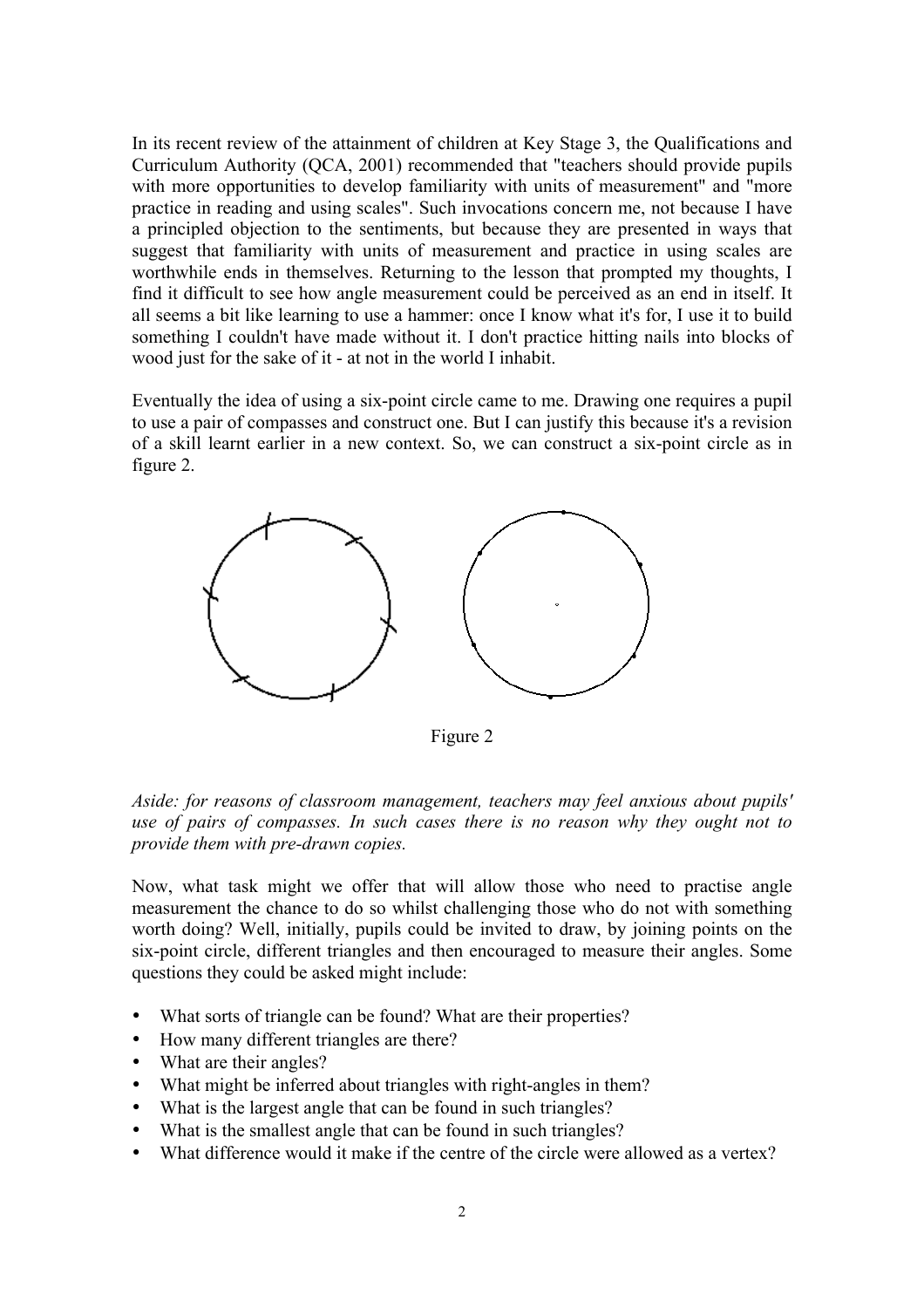What can be said about all such triangles?

*Aside: I would not use a protractor like the one above for work like this. Angle is dynamic, not static. It is a measure of turn and a protractor - either half circle or full circle - fails to acknowledge this. I want my pupils to have access to a dynamic angle measurer - one with a rotating arm that allows the learner to see clearly the angle turned.*



Figure 3

Pupils could be asked to repeat the exercise with six-point circles drawn with a different radius. In so doing, they could be alerted to the constancy of angles in similar shapes.

Of course, for some pupils, the task could become one of proving why the angles are as they are, rather than doing any measuring. For example, the isosceles triangle in figure 3 has angles  $120^\circ$ ,  $30^\circ$  and  $30^\circ$ . Why? What are the remaining angles in the right-angled triangle in the same figure? How do I know? What mathematics do I need to know to be able to do it?

A similar task could be repeated for different point-circles - those with eight or twelve points are relatively straightforward to construct. Of course, with dynamic geometry software, any number can be produced and then copied for pupil use. Indeed, Cabri Géomètre has a facility for drawing regular polygons up to thirty sides, which can be adapted easily to draw n-point circles. Examples of the sorts of triangles yielded on a twelve-point circle can be seen in figure 4.



Figure 4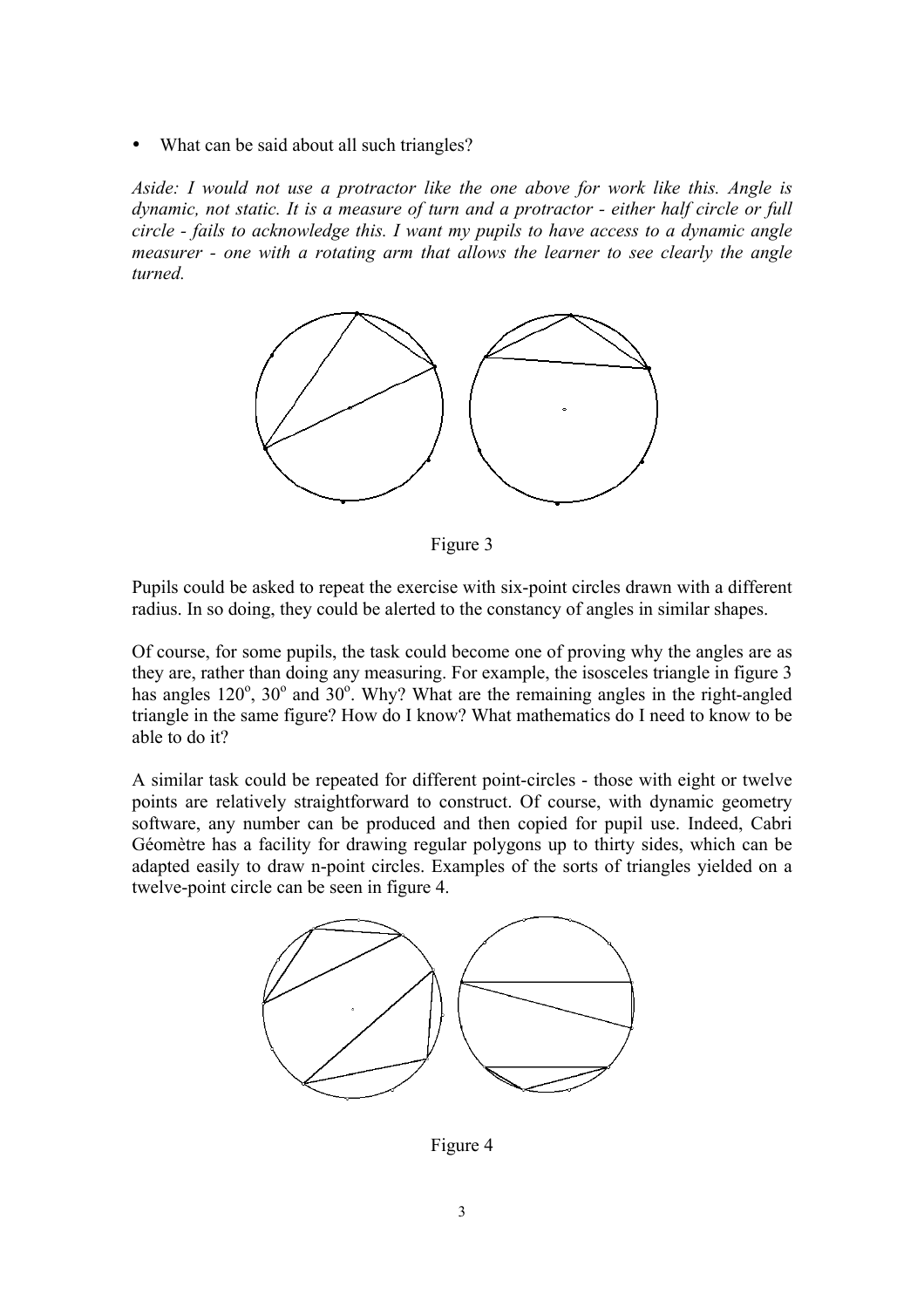As pupils investigate with different numbers of points, more general questions can be posed. Among these might be

- Under what conditions are your triangles obtuse-angled?
- Under what conditions are your triangles acute-angled?
- When are they right-angled?
- How many different triangles can you get on an n-point circle?
- What is the largest angle that can be found in a triangle drawn in an n-point-circle?
- Can you prove why your triangles yield the angles they do?

Of course, triangles are but one line of enquiry. We could, as shown in Figure 5, explore quadrilaterals drawn in circles.



Figure 5

How many quadrilaterals can you get on different point circles? What can we infer about the sum of opposite angles of a quadrilateral drawn in a circle? Is this true for all quadrilaterals? How might one prove that the sum of opposite angles of a cyclic quadrilateral sum to 180°?

Another avenue might be to explore some elementary circle theorems. For example, in Figure 6, we can see an allusion to the angle at the centre being twice the angle at the circumference when drawn from the same chord.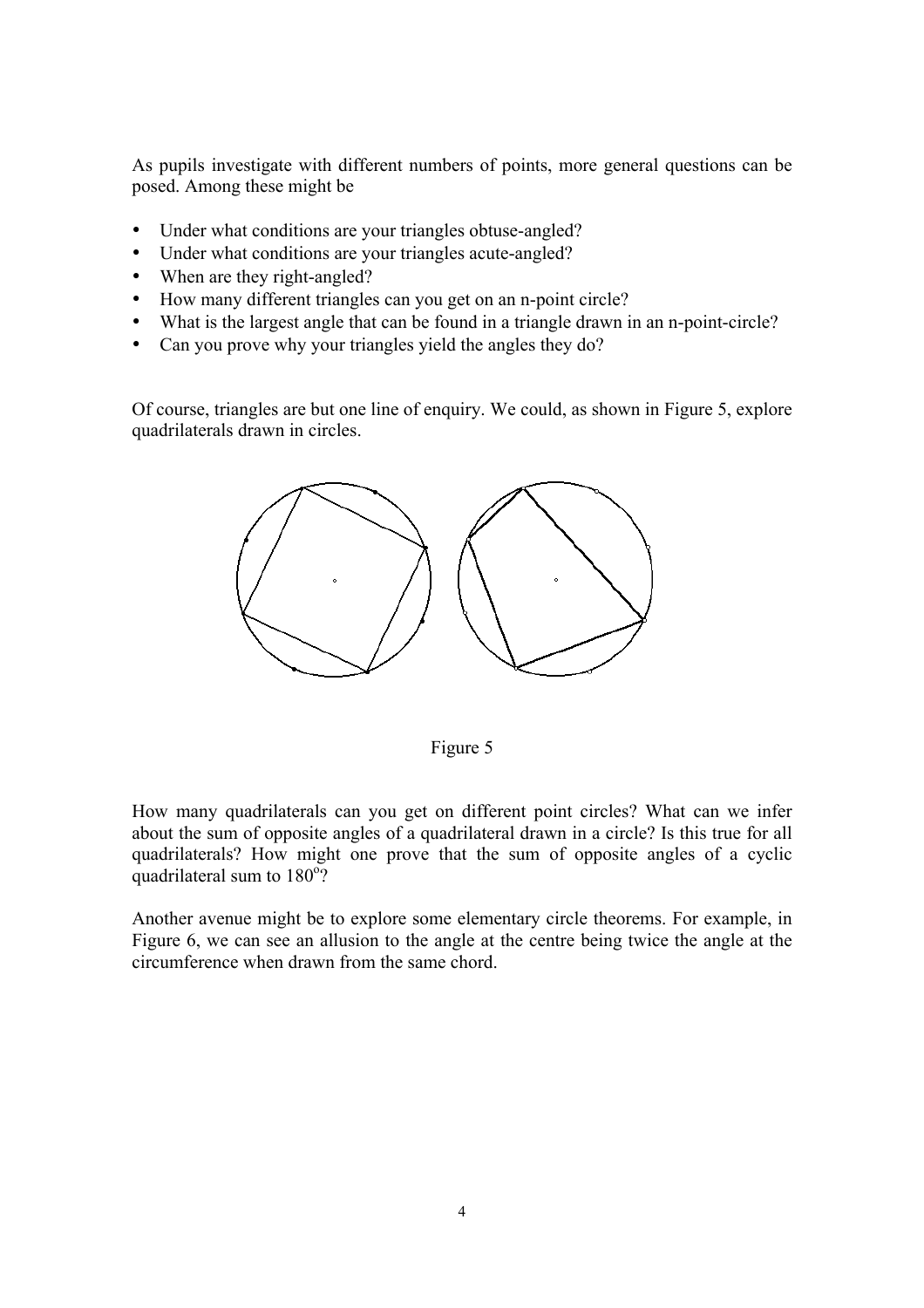

Figure 6

Thus, in a lesson intended to consolidate the skills of measuring angles, pupils may, additionally:

- do some constructions
- investigate properties of triangles drawn in circles
- investigate properties of quadrilaterals drawn in circles
- investigate circle theorems
- investigate angles in similar shapes
- engage with proof and justification

Of course, such an approach does not mean that such topics need not be taught later. It just means, quite simply, that pupils will have been alerted to some mathematically interesting results prior to their formal exposure to them as elements of topics which will be covered later. It means that routine exercises become worthwhile learning experiences in themselves, with links to other topics and an expectation that pupils will engage with proof forever in the fore. Consequentially it means that

- mathematics is presented to learners as a coherent body of knowledge
- less time need be spent on subsequent topics because the ground work has already been covered
- mathematics becomes a problem solving activity in which learners construct knowledge inductively and then prove their findings deductively
- mixed ability classes can work meaningfully on a task and, therefore, fulfil the equal opportunities aims espoused by schools but rarely realised.

In this article I have attempted to establish a principle of worthwhile mathematical activity for all pupils. In so doing, I hope I have gone part-way to convincing colleagues that such tasks are accessible at a range of levels and, therefore, appropriate for mixed ability working. It is my conjecture that there really is, despite Woodhead's preresignation rants and selective use of data to con ministers otherwise, no justification for the misery English schools inflict on their pupils through their indiscriminate use of setting and its predetermination of minimal educational attainment for so many. Additionally, tasks such as those described above illuminate the debate concerning the so-called gifted and talented - if all exercises were as purposeful, and exhibited